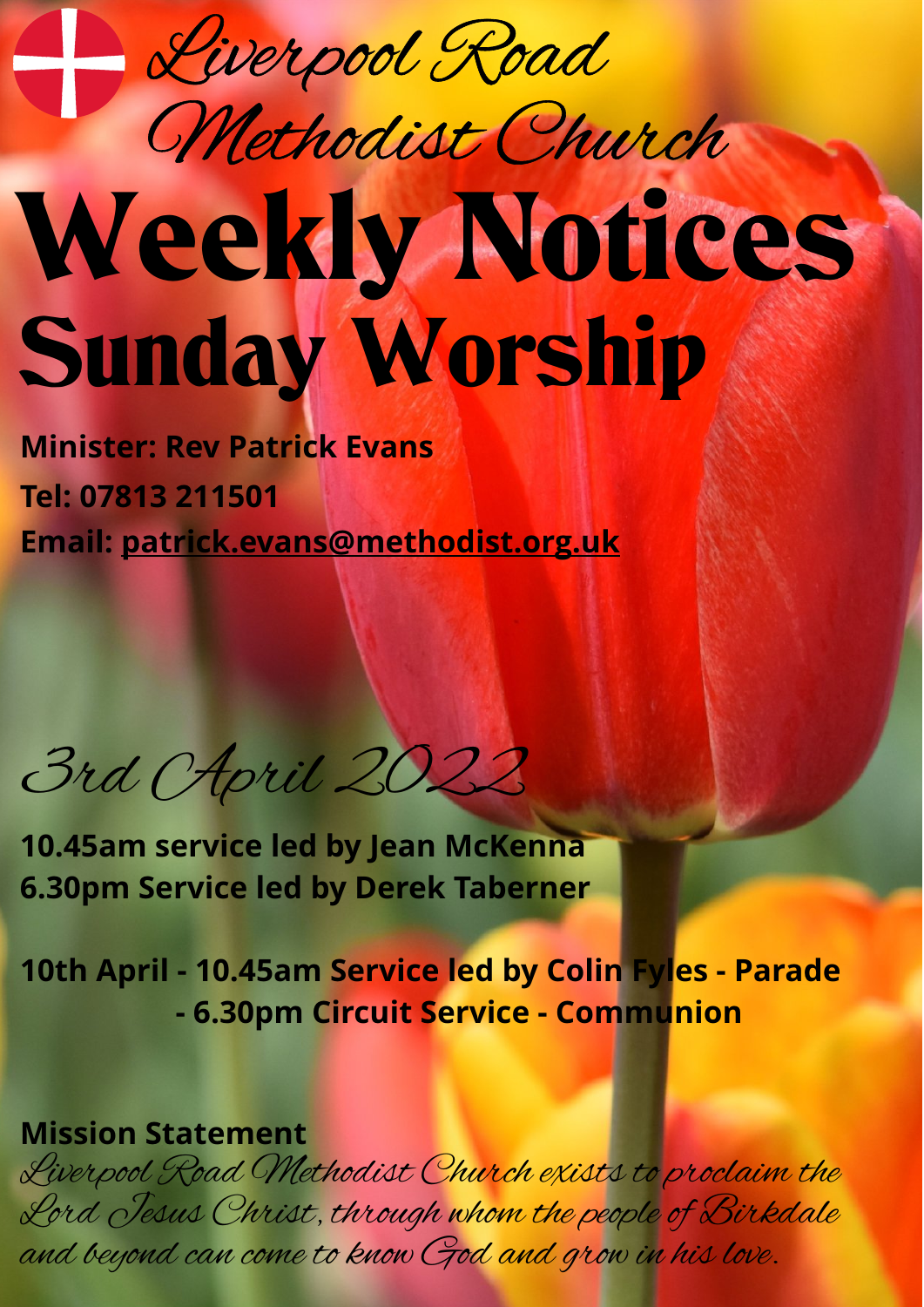## Lectionary Readings 3rd April 2022

## **Isaiah 43.16-21; Psalm 126; Philippians 3.4b-14; John 12.1-8**

Prayer

Almighty God, your Son came into the world to free us from sin and death. Breathe upon us with the power of your Spirit, that we may be raised to new life in Christ, and serve you in holiness and righteousness all our days; through the same Jesus Christ our Lord. Amen.

Food Pantry

Thank you so much for your continuing support to supply goods for the food pantry. In short supply at the moment are: cereal, Easter chocolate and cakes.



OYona

Iona service Thursdays 9.15am. All welcome.

Church Notices

If you have any items you want including in the notices please let Lucy Lloyd know on 01704 536648 or lucy@southportmethodist.org.uk.

Cleaning

Julie our cleaner is unfortunately leaving us. It will be several weeks before we will be able to employ a replacement for Julie. Could you help us to keep our premises clean and tidy in this interim period by volunteering an hour or so a week? Please contact Geoff France on 01704 567921. Thank you.



Projection during services

In order to share the load, we are looking for a few more volunteers to operate the laptop and projector during the services. Training is available on the programme to do this, EasyWorship, or you may prefer to use PowerPoint. Responsibilities include transferring the order of service to the computer in the days before the service and projecting during the service. If you are interested on being on a rota for this, please have a chat with Church Steward Craig in the first instance.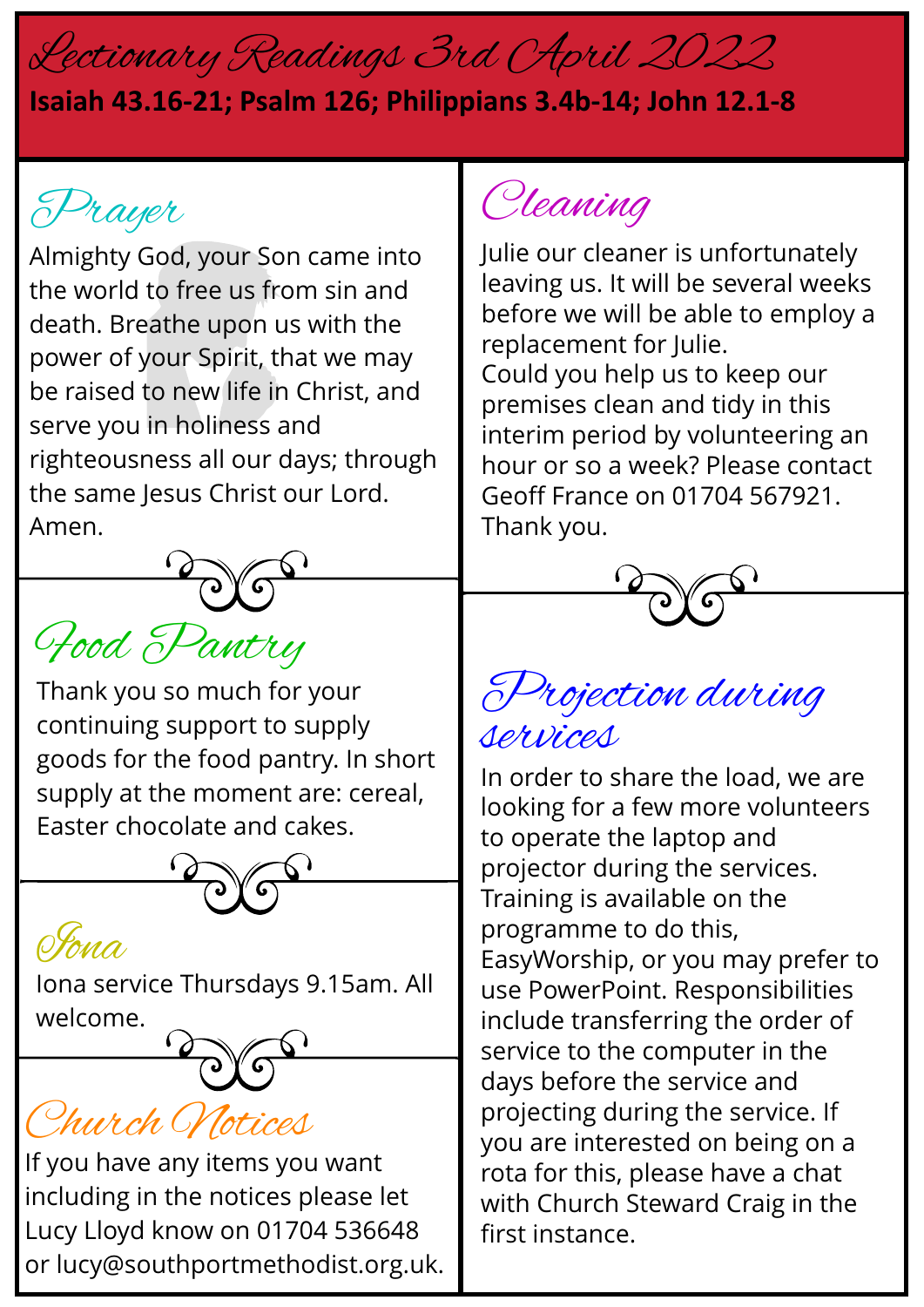

The Guild meal will take place next Tuesday 5th April at Dolce Vita in Ainsdale Village at 1 pm. This will be instead of an evening meeting. The next evening Guild meeting will be on Tuesday 26th April at 7.30 pm. The speaker will be Shirley Potts.



Worship Consultation

The Worship Consultation will take place on Wednesday 6th April at 10.30am in the Primary room.

Bible Study

Bible study Mondays 7pm in the New room.



The next Birkdale Churches Prayer morning will be held on Monday 4th April at Liverpool Road M.C. starting at 10am In the Community schoolroom building.

Coffee After Church

We are hoping to start serving tea and coffee again after the morning service very soon, served by volunteers on a rota basis. We already have six volunteers, so if anyone feels that they could help, please let one of the stewards know. Just a few more volunteers would mean a commitment of less than one Sunday a month!



Good Friday

We are joining St Johns Birkdale for Good Friday at 10.30am.

Easter Sunday

**Invitation to join Ainsdale Methodist Church on 17th April at 8.15am for communion followed by Easter Breakfast at 9.15am.**

**10.45am Easter Celebration here at Liverpool Road Methodist Church.**

**All Welcome!**